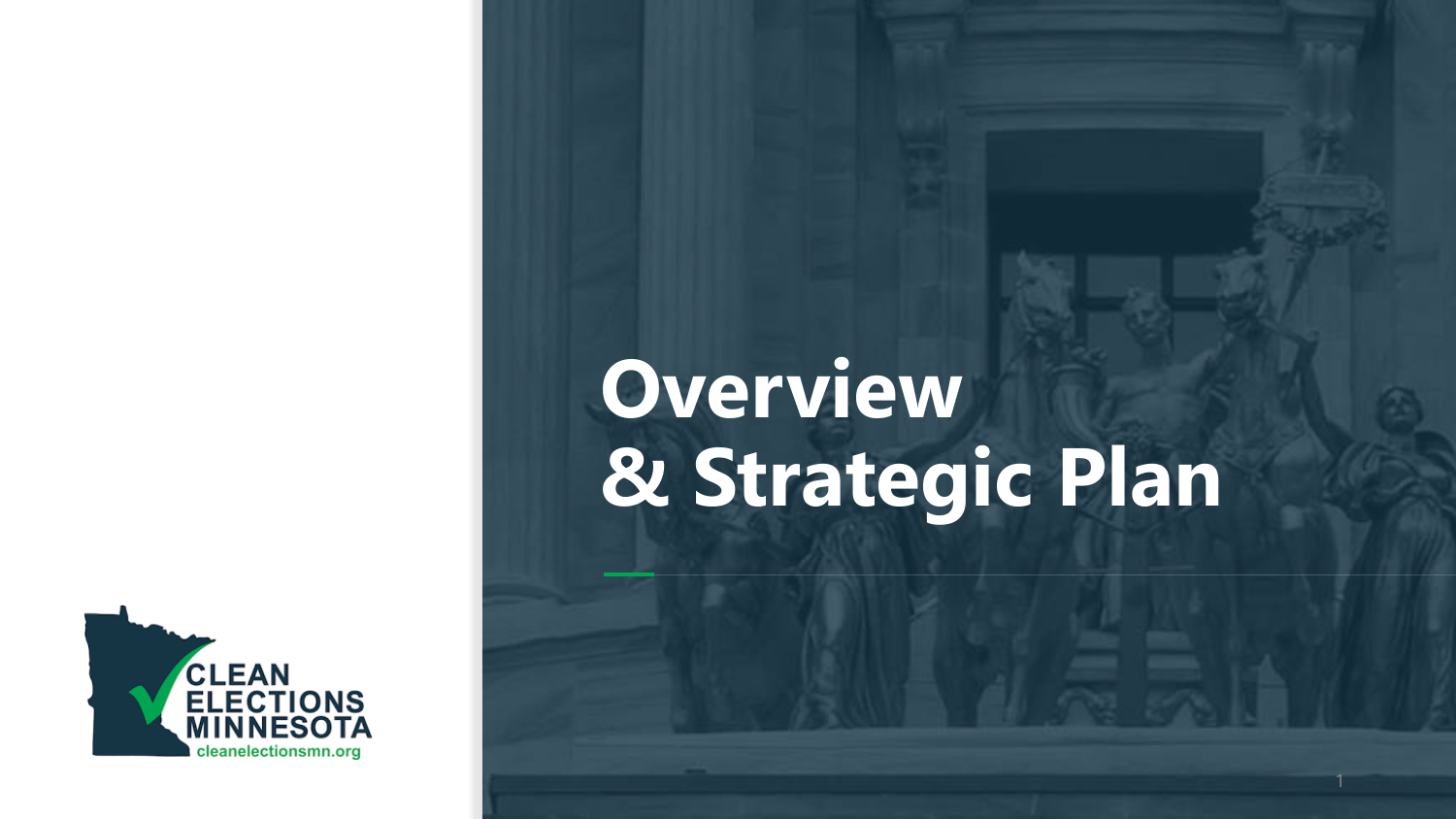# **WHAT ARE "CLEAN ELECTIONS":**



**What are clean elections**



#### **Transparent**

 $\Omega$ 

- Voters must have access to clear, information about the views, experience and character of the candidates from clearly identified sources
- fraud **denti**<br>campa<br>fully d Identity and dollar amount of campaign contributions are fully disclosed and accessible to voters in advance of election
	- 82% of Minnesotans support transparency yet we still have dark money in Minnesota.

Tes

#### **Accessible**

- All eligible voters are provided opportunity to cast their votes freely
- Eligible voters have easy access to ballots and are not discouraged by long lines, inaccessible polling stations, hard-to-obtain identity requirements, intimidation, and fraudulent claims about lack of eligibility
- Support legislation than can increase voter participation rather than restrict it

*The outcome of a "clean election" credibly reflects the will of informed voters.*



#### **Secure**

• Votes cast are properly counted and not subject to flawed counts or fraud



#### **Financing**

- The public must have faith that the results of an election are those intended by voters and not well-funded special interest groups
- In several states "clean elections" are associated with public financing of election like a 6 to 1 match for small contributions.

*Members of Congress waste taxpayer dollars spending more than HALF of their working*  **hours fundraising!** (60 Minutes, April 2016)

*Spending by special interest OVERWHELMS the influence of the voting people.* "How can 90% of Congress be reelected with 15% average approval ratings." (Washington Post, May 2021)

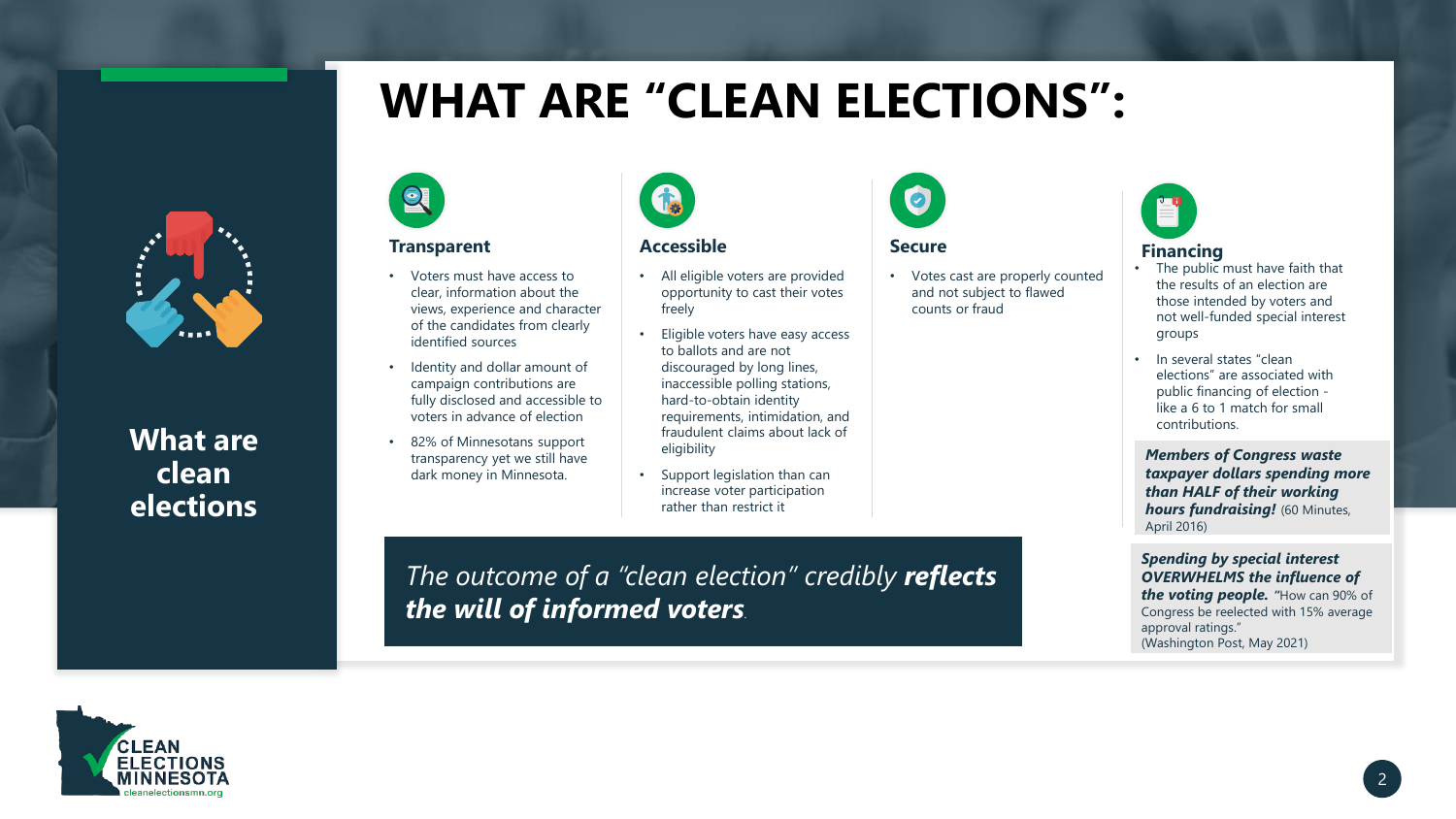# **WHAT WE DO**



## **Educate Clean Elections Members & Others**

- Protecting and Expanding Voter Registration
- Fair Redistricting in Minnesota
- Better Public Financing of **Campaigns**
- Host educational events
- Generate educational materials
- Generate Op-ed pieces and Letters to the Editor.



# **Advocate for Legislative Reform**

*We will monitor legislative committees, hearings, etc. related to issues such as:*

- Better public campaign financing
- Blocking coordination between candidates and outside spenders
- Fair Redistricting
- Prohibiting dark money contributions
- Promoting automatic voter registration
- Curtailing revolving door between lobbying and government work – elected office and regulatory heads



### **Continue to Build Clean Elections Minnesota**

- Raise the public profile of Clean Elections MN
- Grow membership
- Raise sustaining funds for clean elections via grant proposals, donors, and other means
- Maintain communication structure including social media such as Facebook, Twitter and our website

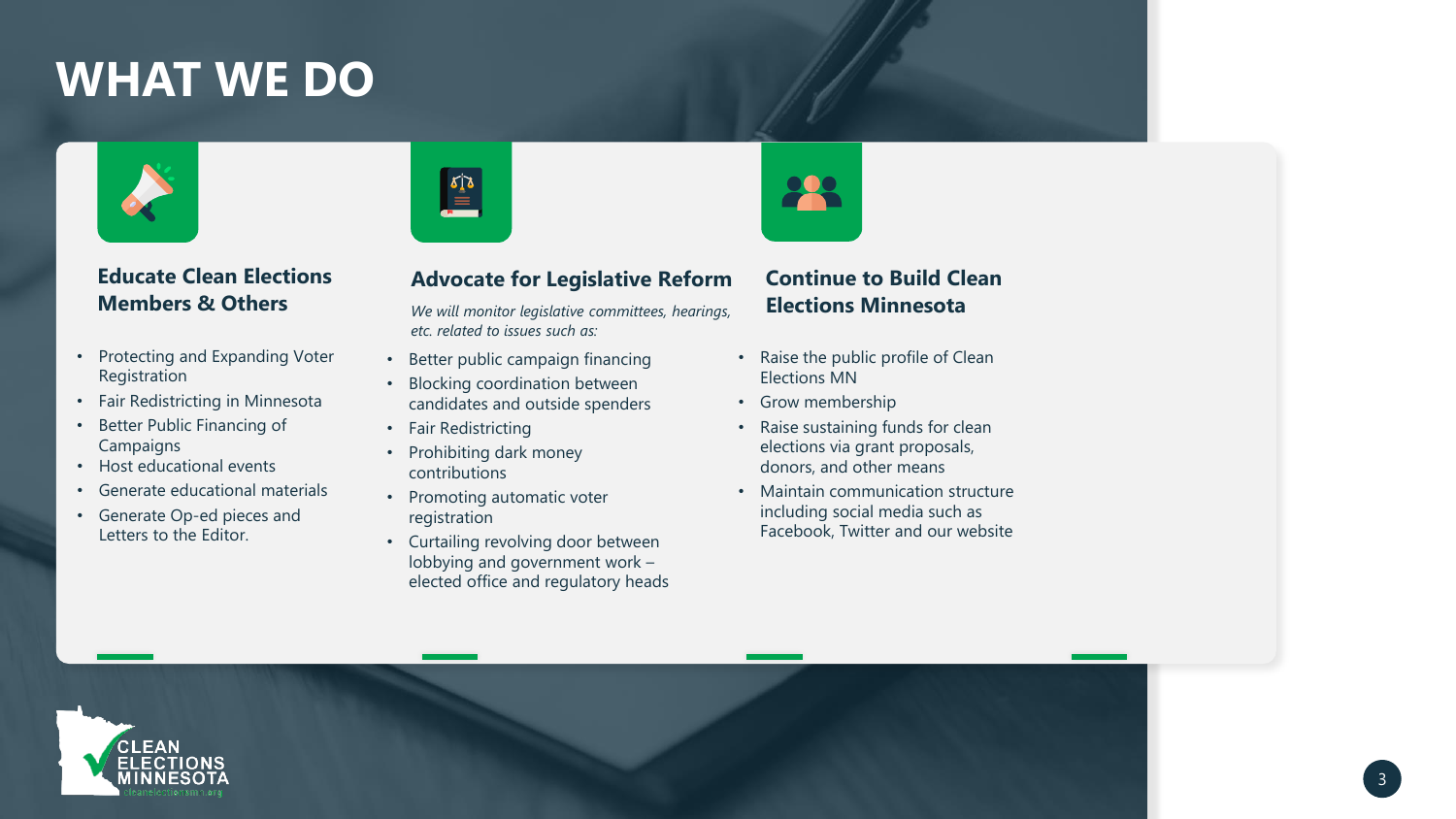# **MAJOR ACCOMPLISHMENTS**

CLEAN

### **HISTORICAL AREAS OF ACTIVITY:**

- *Sponsored educational events Finance solutions nationally Surveyed candidates on*
- *4.*

*Published educational materials. Op-Eds and Letters to the Editor 2.*

- *their views Expert testimony, speeches their views and panel discussions 5.*
- *Researched and tracked best practice Campaign*

*3.*

**2017 Clean Elections Minnesota On the Move– Education and Advocacy 2018 2019 2020 2021** • Incorporate in Minnesota as 501(c)(3) • Chair George Beck initiates "Notes from Chair" • Website (cleanelectionsmn.org) constructed and marketing materials produced • Clean Elections sponsored a talk by Jeff Clements, President of American Promise on February 17, 2017, on reversing the Citizens United Supreme Court decision. • 2017 survey to all Minneapolis city council candidates on Seattle style election vouchers (public financing) • 2017 – CEM adopted a Minnesota Campaign Finance Reform Agenda for use at the legislature and for the public and revised every year thereafter. • Co-sponsored an event on redistricting at Hamline University June 2017 – MinnPost published an article on Board member Ruth Cain and her work on public financing. • Chair George Beck participated in a panel on redistricting, ranked choice voting and Minnesota election legislation for the Minnesota Humanists. • A CEM panel talked to the District 35 DFL about *Citizens United*, big money, and gerrymandering on October 25, 2017. • CEM co-sponsored a talk by Jeff Clements, author of "Corporations Are Not People" and the President of American Promise. • Petitioned Campaign Finance Board for a rule on cooperation between independent committees and candidates which led to a 2018 statute. • Redistricting expert Peter Wattson addressed CEM on redistricting in Minnesota and how gerrymandering happens. • CEM co-sponsored the movie "Dark Money" in Minneapolis • Legislative testimony that resulted in the preservation of public financing in MN • Statewide House candidate survey asked candidates about their support for reversing Citizens United, dark money, and public financing. • Sample campaign finance resolutions were prepared and presented at 12 precinct caucuses and adopted in the state DFL platform. • CEM Legislative Team assembled to work at the Capitol. • Teamed with American Promise worked to have resolutions to reverse Citizens United adopted by city councils. - Clean Elections becomes member of Common Cause/Minnesota Alliance for Democracy coalition • Sponsored a talk by Hedrick Smith, the Pulitzer Prize winning former New York Times reporter, in Minneapolis. Mr. Smith the author of "Who Stole the American Dream?" talked to a large audience about "Winning Back Our Democracy." • GuideStar awarded CEM its Silver Star of Transparency in 2019 • University of Minnesota political science professor Kathryn Pearson spoke to Clean Elections on "Transparency and Campaign Spending in Minnesota." • Patrick Rosenstiel, a national consultant to the National Popular Vote effort, spoke to Clean Elections about the benefits and progress of NPV. • Organized a postcard writing campaign to let legislators know the bills we support • Jim Herrick gave several talks to Kiwanis groups about an amendment to reverse Citizens United and campaign finance reform. • Chair George Beck spoke to Senate District 46 DFL, Metro Move-On and the Edina League of Women Voters. • Sponsored talk by Secretary of State Steve Simon on Minnesota elections. • Sponsored a talk by U. S. Rep. Dean Phillips on "Drawing Back the Curtain on Campaign Finance". • CEM sponsored a talk by State Demographer Susan Brower on the 2020 census. • George Beck testified to the House Elections subcommittee. • Co-sponsored a talk by U.S. Rep. Dean Phillips on "Work in a Divided Congress". • Board members David Miller and Ruth Cain spoke at a League of Women Voters event on voter information and registration. • Co-sponsored Democracy Rally Day at the State Capitol with other democracy reform groups and heard from legislators, retired Justice Paul Anderson and Prof. Richard Painter among others. • Supporters presented resolutions on elections to Minnesota precinct caucuses. • Surveyed all Minnesota state senate candidates to find out their views on election issues like disclosure, unlimited contributions, partial public funding, a national popular vote, and an independent commission for redistricting. The results were published on our website by legislative district. • Sponsored a talk by Duke Professor Nancy MacLean, author of Democracy in Chains, moderated by Board member Dave Hage. • Sponsored a statewide poll of Minnesotans conducted by St. Cloud State University which asked whether campaign contributions should be public • Supported a comprehensive election reform bill sponsored by Representative Emma Greenman to end dark money, create automatic voter registration, restore the right to vote for released felons, mail absentee ballots to all voters, add public financing and expand early voting. Chair George Beck testified in favor on the bill on January 28, 2021. • Opposed S.F. 173 which required a voter ID and required provisional ballots for anyone attempting to register at the polls. George Beck testified against the bill. • Chair George Beck participated in programs on ranked choice voting sponsored by Fair Vote Minnesota • Sponsored a legislative panel with Senator Jim Carlson and Representative Emma Greenman. • Supported ranked choice voting with written testimony before the House Local Government committee. • Sponsored a talk by author David Litt (Democracy in One Book or Less) • George Beck participated in a panel sponsored by the Humphrey School along with Professor Kathryn Pearson on Money in Politics in Minnesota. • Co-sponsored a Zoom talk by Duke Historian Nancy MacLean. • Co-sponsored Lori Sturdevant interview of Peter Wattson on MN re-districting.

### 4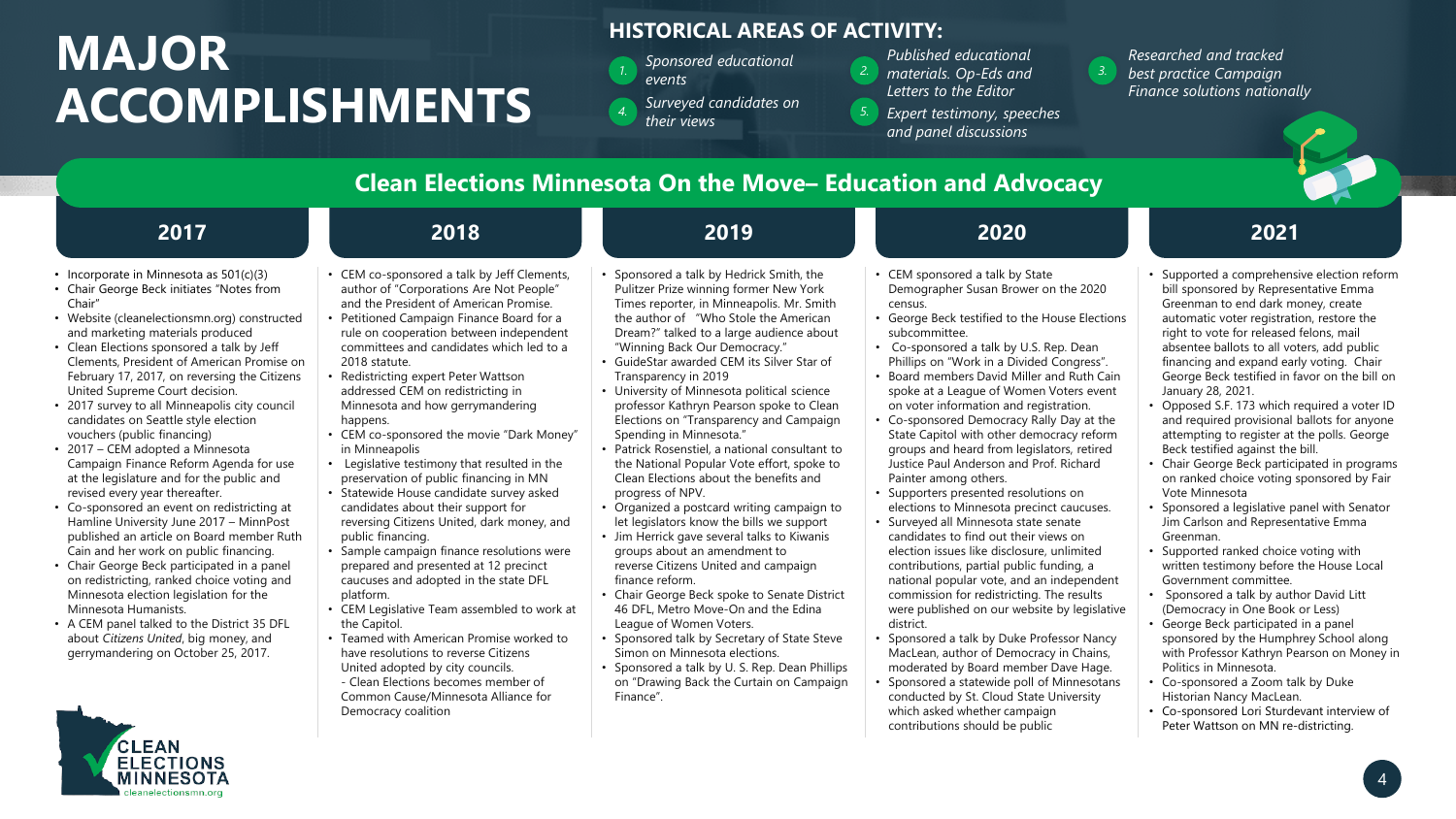# PARTNERSHIPS, WHERE DOES CEM FIT?



Fair Redistricting, restore the vote to individuals with felony convictions, legislative transparency and voter empowerment. (Lobby & Observer Corps)



Fair Redistricting, voting, constitution, courts, ethics and accountability (Prepared to initiate lawsuits)



Ranked choice voting (Education and outreach)



National organization focused on anti-corruption laws. (Uses actors and public figures to publicize anti-corruption legislation)



- Minnesota-based Board of experts and local leaders
- Provide local educational opportunities, expert analysis and legislative testimony
- Credibility to participate in a coalition of like-minded partners
- Unaffiliated local non-profit able to respond promptly



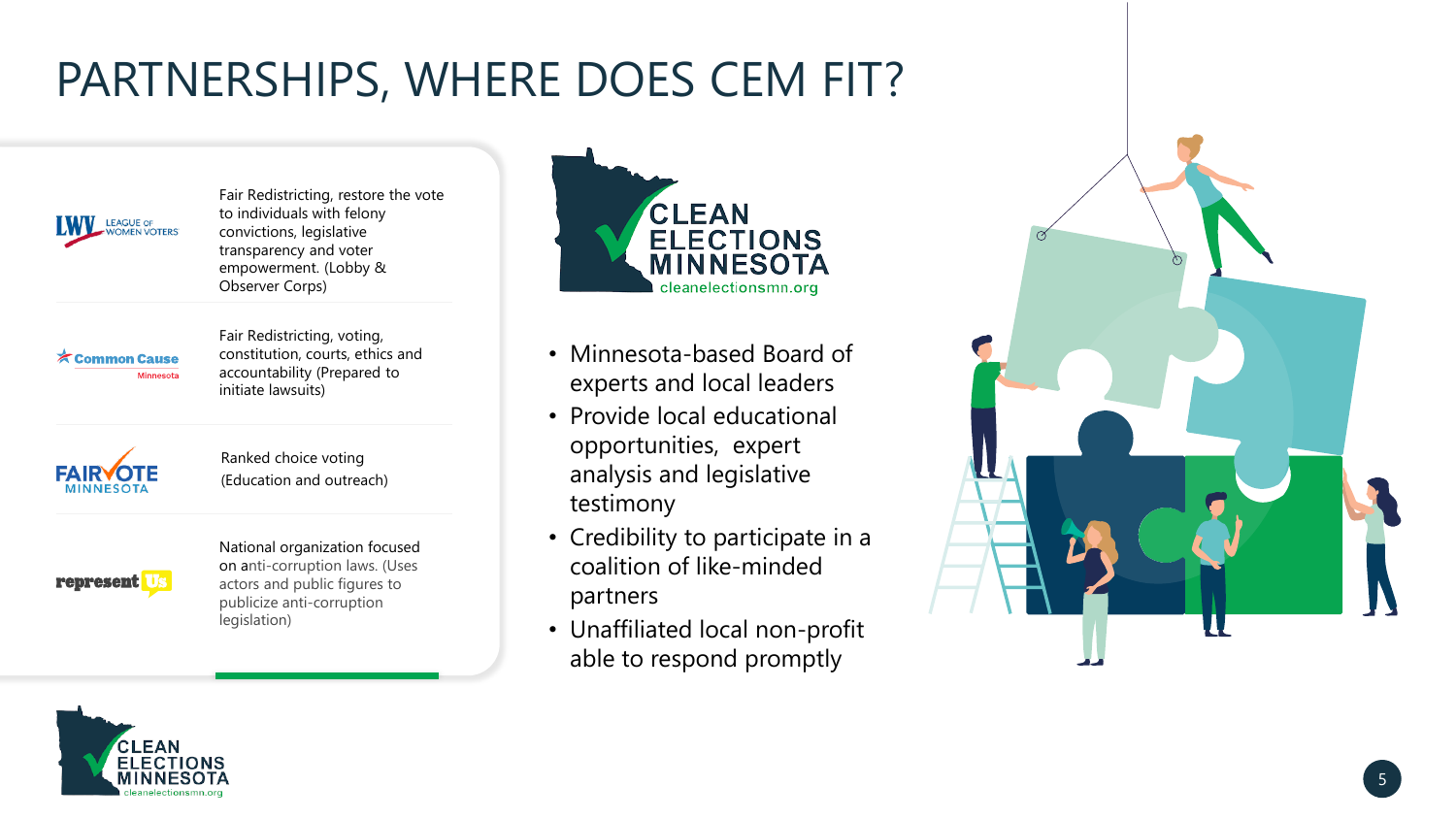## **Long Term Goals**

1. Expand education opportunities and base of active supporters

2. Promote Democracy education to increase public awareness

3. Support CEM initiatives with the legislature

### **Short-Term Goals**

A. Establish Funds for Executive Director in 2022

#### B. Hire an Executive Director

C. Other: *Monitor hearings related to Redistricting*; Work with allies to *Promote 2022 Policy Agenda*; *Continue Education and Public Outreach* to keep Election Reform in the forefront.



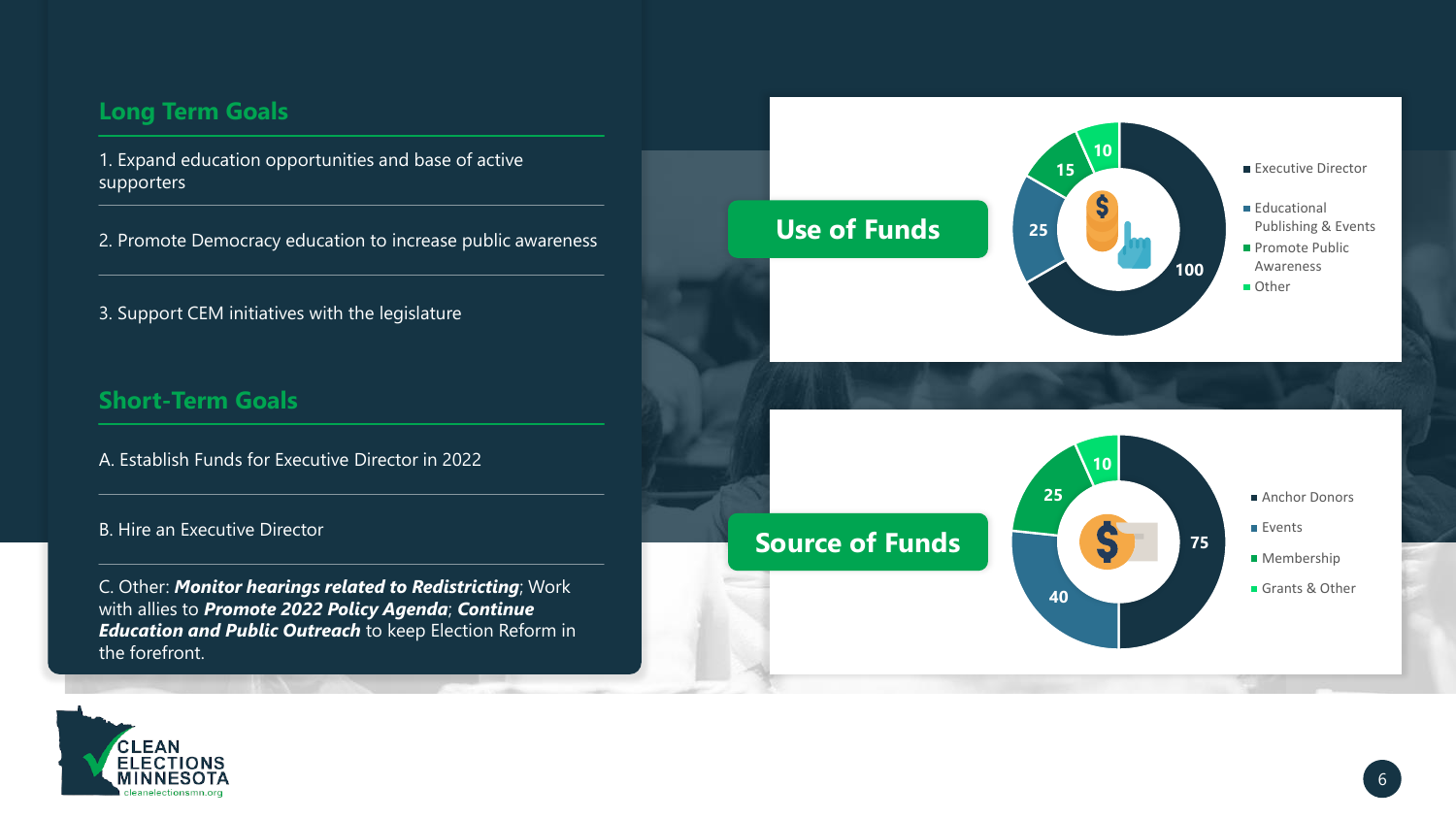# **Action Plan**